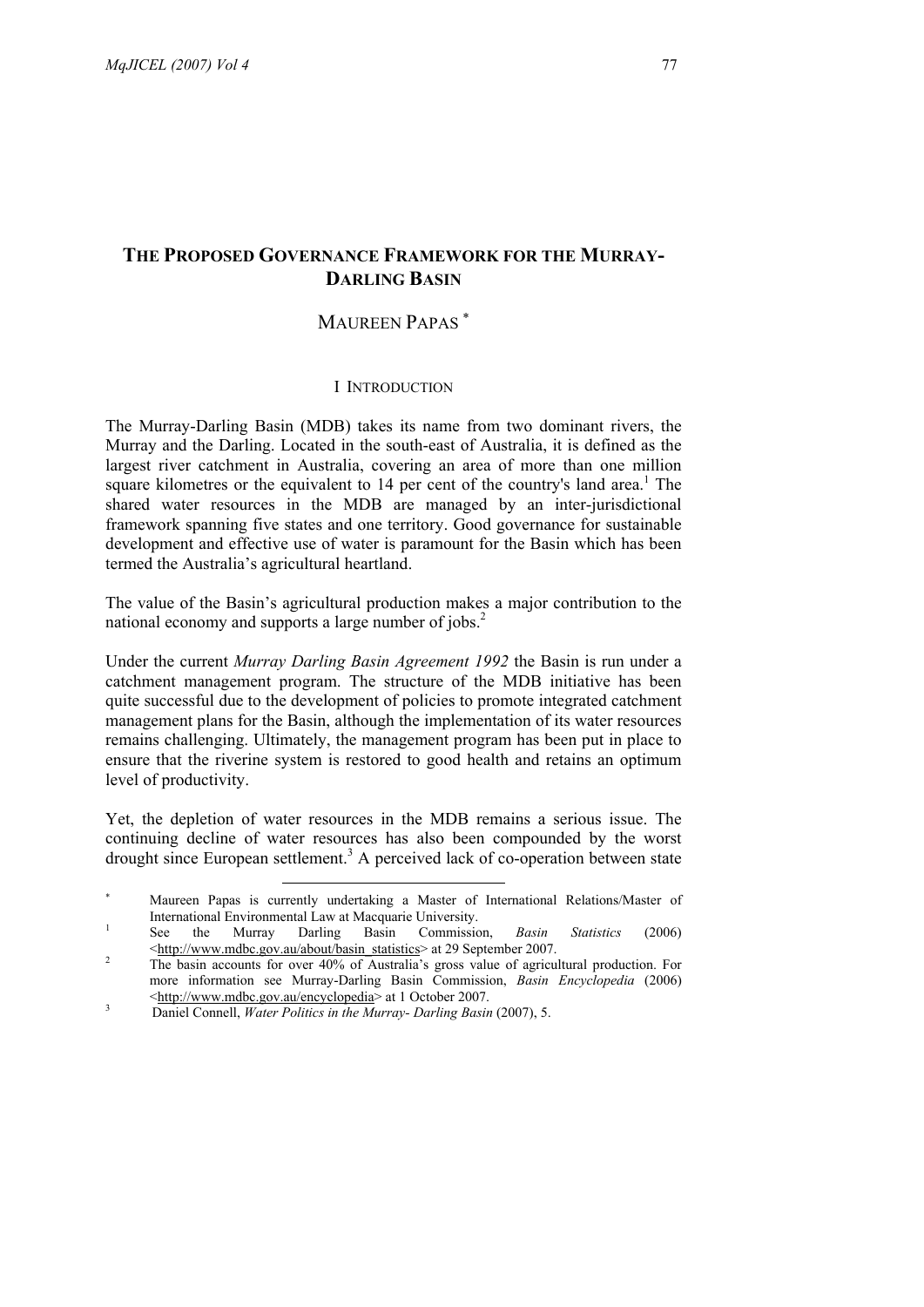governments led the Commonwealth to announce a ten point plan to reform rural water management in January 2007 and to take over control of the MDB from the states. Opinions between jurisdictions were divided on this issue, with Victoria stalling the process by refusing to sign the Commonwealth draft legislation. Despite ongoing negotiations between the Commonwealth government and the Victorian government no consensus was reached. Nonetheless, the Commonwealth *Water Act 2007* (due to commence in early 2008) was passed by the Commonwealth Parliament as part of the National Plan for Water Security. To become fully operative the states are required to refer their legislative powers to give the Commonwealth control over the waters in the MDB.

This paper will address two issues. First, the current MDB governance framework will be outlined and critically evaluated in terms of its performance in the context of recent initiatives. Second, the paper will critically evaluate the proposed ten point plan and the implications of a Commonwealth takeover of the MDB governance structure.

## II THE CURRENT GOVERNANCE FRAMEWORK

The Governance framework of the MDB has evolved over time since 1915.<sup>4</sup> More recently, a commitment to the principles of integrated catchment management<sup>5</sup> has been the precursor to a number of initiatives such as the National Strategy for Ecologically Sustainable Development (ESD) in 1992, the Council for Australian Governments (CoAG) in 1994 and the National Water Initiative (NWI) in 2004.<sup>6</sup>

The current governance framework for the MDB was established by the *Murray Darling Basin Agreement 1992* and the purpose of this agreement is "… to promote and co-ordinate effective planning and management for the equitable, efficient and sustainable use of water, land and other environmental resources of the Murray-

<sup>&</sup>lt;sup>4</sup> 1915 marks the date when the River Murray Waters Agreement was signed between the governments of the Commonwealth, New South Wales, Victoria and South Australia. The River Murray Waters Agreement is regarded as a pioneering document ahead of its time. It took another two years before the River Murray Commission was established which had the task of administering the Agreement. See Murray-Darling Basin Commission, *A Brief History of the Murray-Darling Basin Agreement* (2006)  $\frac{\text{th}}{2007}$   $\frac{\text{th}}{2007}$ 

Nowadays Integrated Catchment Management (ICM) places a great emphasis on the partnership between the community and the government. See S. Ewing, "Catchment Management Arrangements" in Stephen Dovers & Su Wild River (eds), *Managing Australia's Environment* (2003), 395. For the MDB the ICM Policy states that it is "a commitment by the community and governments to do all that needs to be done to manage and use the resources of the Basin in a way that is ecologically sustainable". See Murray-Darling basin Commission, *Integrated Catchment Management (ICM) Policy Statement*, (2004) <http://www.mdbc.gov.au/salinity/integrated\_catchment\_management> at3 June 2007. Still ICM across jurisdictions has evolved differently depending on the local environmental pressures.

Connell, above n 3, 4.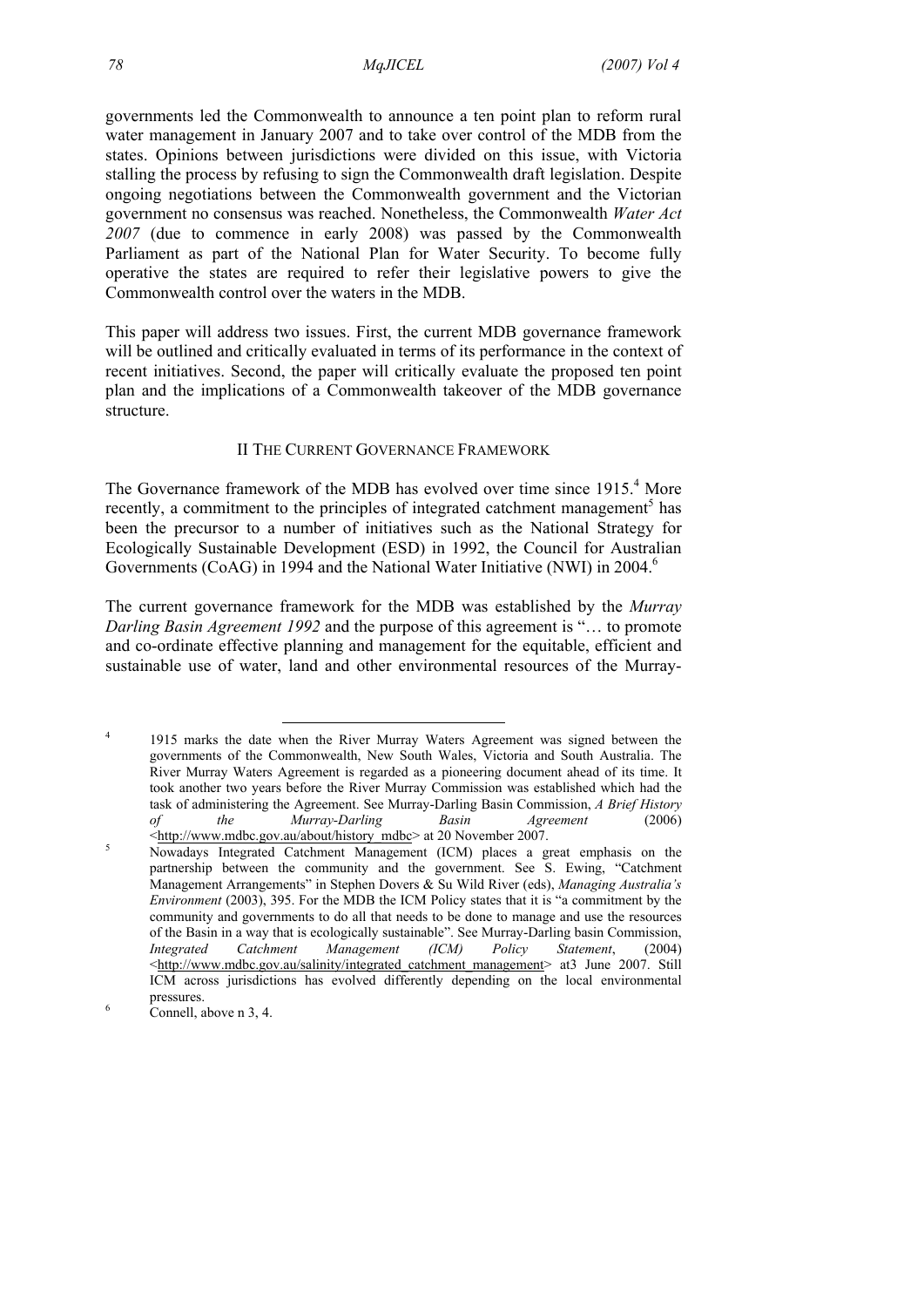Darling Basin...".<sup>7</sup> Queensland became a signatory to the Agreement in 1996 and the Australian Capital Territory formalised its participation in the Agreement through a Memorandum of Understanding in 1998.

The Agreement is given full legal status by the *Murray-Darling Basin Act 1993* (Cth) passed by all the contracting governments. The collective efforts of the Commonwealth and the governments of New South Wales, Victoria, South Australia, Queensland and the Australian Capital Territory are referred to as the "Initiative". This broadly involves the development and implementation of policies to promote integrated catchment management plans for the Basin. It also involves the sharing and distribution of 'states' entitlements to water' of the Murray River, between New South Wales, Victoria and South Australian water in accordance with the *Murray Darling Basin Agreement 1992*<sup>8</sup> . In addition, the Agreement set out the institutional arrangement for the Initiative at the political, bureaucratic and community levels, as described below.

# A *The MDB Ministerial Council*

The MDB Ministerial Council was first established in 1985 as the main policy body for the Basin. The *Murray Darling Basin Agreement* provides the council with a broad scope to determine issues facing the region. The Council is comprised of ministers responsible for land, water and environmental resources from each contracting government (i.e. the government of New South Wales, Victoria, South Australia, Queensland and the Commonwealth) and up to three ministers from each government can sit on the council.<sup>9</sup> Its main functions are:

(a) generally to consider and determine major policy issues of common interest to the contracting governments concerning effective planning and management for the equitable efficient and sustainable use of water, land and other environmental resources of the Murray-Darling Basin;

<sup>&</sup>lt;sup>7</sup> Government of South Australia: Department of Water, Land and Biodiversity Conservation, *Murray-Darling Basin Initiative,* (2006) <http://www.dwlbc.sa.gov.au/murray/intiative/agreement.html> at 24 April 2007.

John Scanlon, "A hundred years of negotiations with no end in sight: Where is the Murray Darling Basin Initiative leading us?" (2006) 23 *Environmental & Planning Law Journal* 386,

<sup>&</sup>lt;sup>9</sup><br><sup>9</sup> The Australian Capital Territory participates via a memorandum of understanding which allows the ACT to take part in the planning and the management of the Basin's environmental resources. It does not allow the ACT to be involved in water management of the River Murray system. The memorandum also provides for an ACT government minister to be a non-voting member of the Ministerial Council.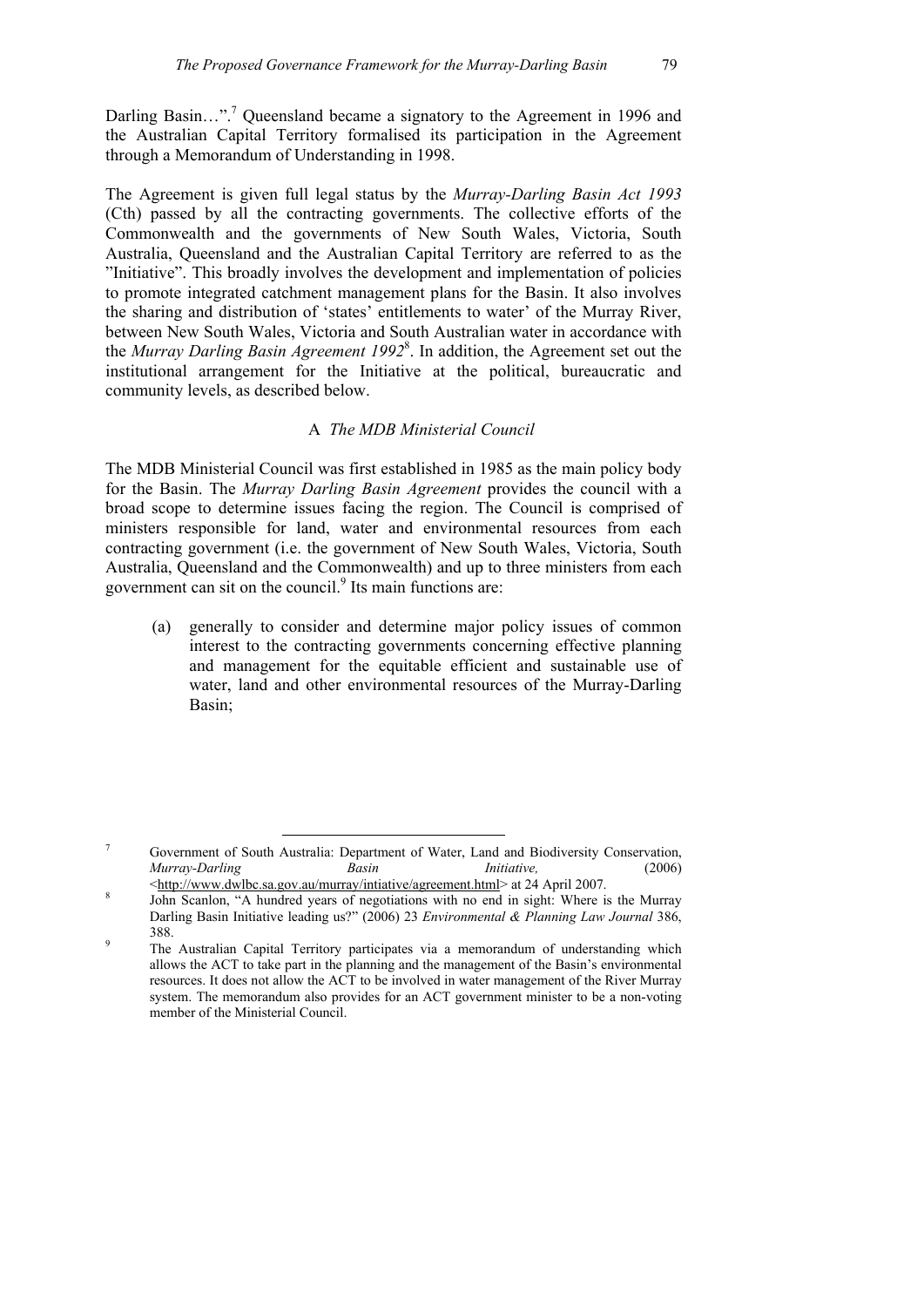(b) to develop, consider and, where appropriate, authorise measures for the equitable, efficient and sustainable use of such water, land and other environmental resources.<sup>10</sup>

Since it is a political forum, the Ministerial Council has the power to make decisions on behalf of the Basin. Under the *Murray Darling Basin Agreement* all decisions are reached by consensus and must be unanimous. Although this process has enabled the Ministerial Council to make difficult decisions, reaching a consensus can be a slow undertaking. Considerable time often needs to be spent for consultation and education before the Council can come to a viable agreement.<sup>11</sup>

Scanlon<sup>12</sup> questions the effectiveness of the Agreement and admits that changes are required to the MDB Agreement and the way it is administered if the health of the riverine system and its level of productivity is to be improved. Connell<sup>13</sup> argues on the other hand that the purpose of the Agreement and the activities that are incorporated in it, have been at best, "advisory or discretionary in nature". Consequently, the Agreement required at the outset the involvement and also the genuine cooperation of all the governments and the different agencies before any real implementation could occur. Bates $14$  notes that the law invariably confers broad discretionary powers; "it does not confer duties". Decisions need to be made therefore at the institutional framework set out in the Agreement, namely the Ministerial Council, the Commission and the Community Advisory Committee.

The early years of the MDB initiative paved the way for some significant new measures. The widespread desire for a new approach provided the momentum required to initiate strategies. For example, the Ministerial Council successfully implemented a salinity and drainage strategy<sup>15</sup> to reduce the levels of river borne salinity to acceptable levels, particularly in the lower Murray. The strategy provided the framework for a coordinated effort on the part of New South Wales, Victoria, South Australia and the Commonwealth governments to deal with water logging

 <sup>10</sup> Murray-Darling Basin Commission, *Murray-Darling Basin Agreement,* (June 2006) [14] <http://www.mdbc.gov.au/\_\_data/page/44/Murray-Darling\_Basin\_Agreement.pdf> at1 June

<sup>2007.&</sup>lt;br>
2007. **11** D. Blackmore, "Protecting the Future" in Daniel Connell (ed), *Uncharted Waters* (2002), 6.<br>
21 Scanlon, above n 8, 386.

 $\frac{13}{14}$  Connell, above n 3, 116.

<sup>14</sup> G. Bates, "Legal Perspectives" in Stephen Dovers and Su Wild River (eds), *Managing Australia's Environment* (2003), 255.<br><sup>15</sup> The Basin salinity management strategy was first implemented from 1988-2001 with a

renewed program for 2001-2015. This new joint program costing an estimated \$60 million is due to commence in 2001 to deliver at least 46 EC at Morgan, and potentially up to 61 EC, over the first seven years. The Government partners to the Agreement acknowledge that joined mitigation works must both be economically and technically feasible. A number of schemes are currently under investigation. See Murray-Darling Basin Commission, *Basin Salinity Management Strategy 2001-2015* (2007) <http://www.mdbc.gov.au/salinity/basin\_salinity\_management\_strategy\_20012015/salt\_interc eption\_schem> at5 June 2007.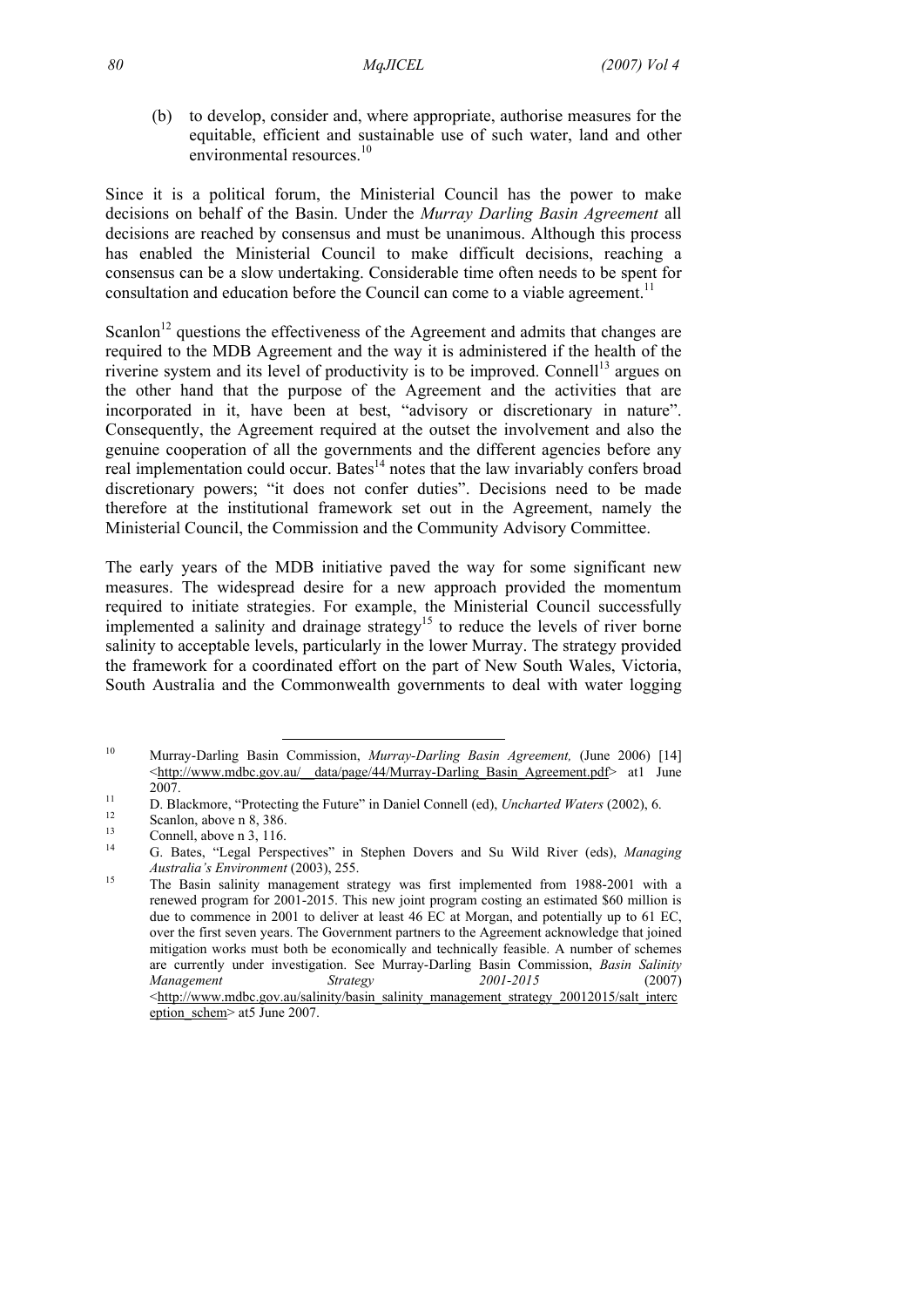and land salinisation along the Murray River.<sup>16</sup> The strategy also created incentives whereby a state could earn 'salinity credits'. Under this strategy, no state was and is currently allowed to undertake any actions that would impact on the salinity of the river unless it can be offset by salinity mitigation works.<sup>17</sup> Furthermore, the implementation of the cap is subject to annual independent audit by the MDB Commission, where salinity debits and credits are recorded.<sup>18</sup>

The early years of the MDB initiative also introduced in 1995 an interim cap on water diversions from the Basin which became permanent in 1997. This was a "bold supra-jurisdictional initiative"19 in that the Ministerial Council knew that the cap would inevitably become a source of contention and criticism. The cap became necessary however, in order to address the continuing increase in the quantity of water diverted from the rivers in the Basin and the subsequent deterioration of flow regimes, the rise of salinity levels and the frequency of algal blooms along the river. It became clear that the riverine conditions were continuing to deteriorate in the MDB when, in the summer of 1991, spectacular algal blooms spanning 1000km along the Darling River gave rise to international prominence.<sup>20</sup>

Thus, the cap was seen as the first step towards achieving the appropriate balance between the health of the river system and a sustainable approach to its consumptive uses.<sup>21</sup> The cap is set up so that it limits the amount of surface water that is diverted from the Basin's rivers and it is defined as the volume of water that would have been diverted under 1993/94 levels of development.<sup>22</sup> The cap has been applied in this way with small variations where for instance, New South Wales, Victorian and South Australian levels have been adjusted for additional developments that occurred after 1993/94. However, the cap for Queensland and the Australian Capital Territory are yet to be determined.

The cap does not attempt to reduce water diversions from the Basin; it simply tries to prevent them from increasing. In addition, it is not set to reflect a sustainable

 <sup>16</sup> Murray-Darling Basin Commission, *The Salinity and Drainage Strategy* (2003) <http://www.mdbc.gov.au/salinity/salinity\_and\_drainage\_strategy> at 20 November 2007. The Salinity and Drainage Strategy program is based on four elements: the interception of salt to reduce river salinity; a renewed approach to storage at both Menindee and Lake Victoria to reduce the loss of water through evaporation and reduce river salinities; the development of new irrigation technology and saline crop resistant; and new management schemes to control land salinity and water logging on the riverine plain upstream from Echuca.<br>
<sup>17</sup> Ibid.

<sup>18</sup> Murray-Darling Basin Commission, *Murray Darling Basin Commission Annual Report 2005-*  $2006$  (2006)  $\langle$ http://www.mdbc.gov.au/subs/annual\_reports/AR\_2005-06/part1\_1-3.htm> at 5 June 2007. 19 S. Clark, "Divided Power, Co-operative Solutions?" in Daniel Connell (ed), *Uncharted Waters* 

<sup>(2002), 14.&</sup>lt;br>
<sup>20</sup> Connell, above n 3, 123.<br>
<sup>21</sup> Marmar Darling Bosin Co

Murray Darling Basin Commission, *The Cap* (2007) <http://www.mdbc.gov.au/nrm/the\_cap> at 20 November 2007.<br>Ibid.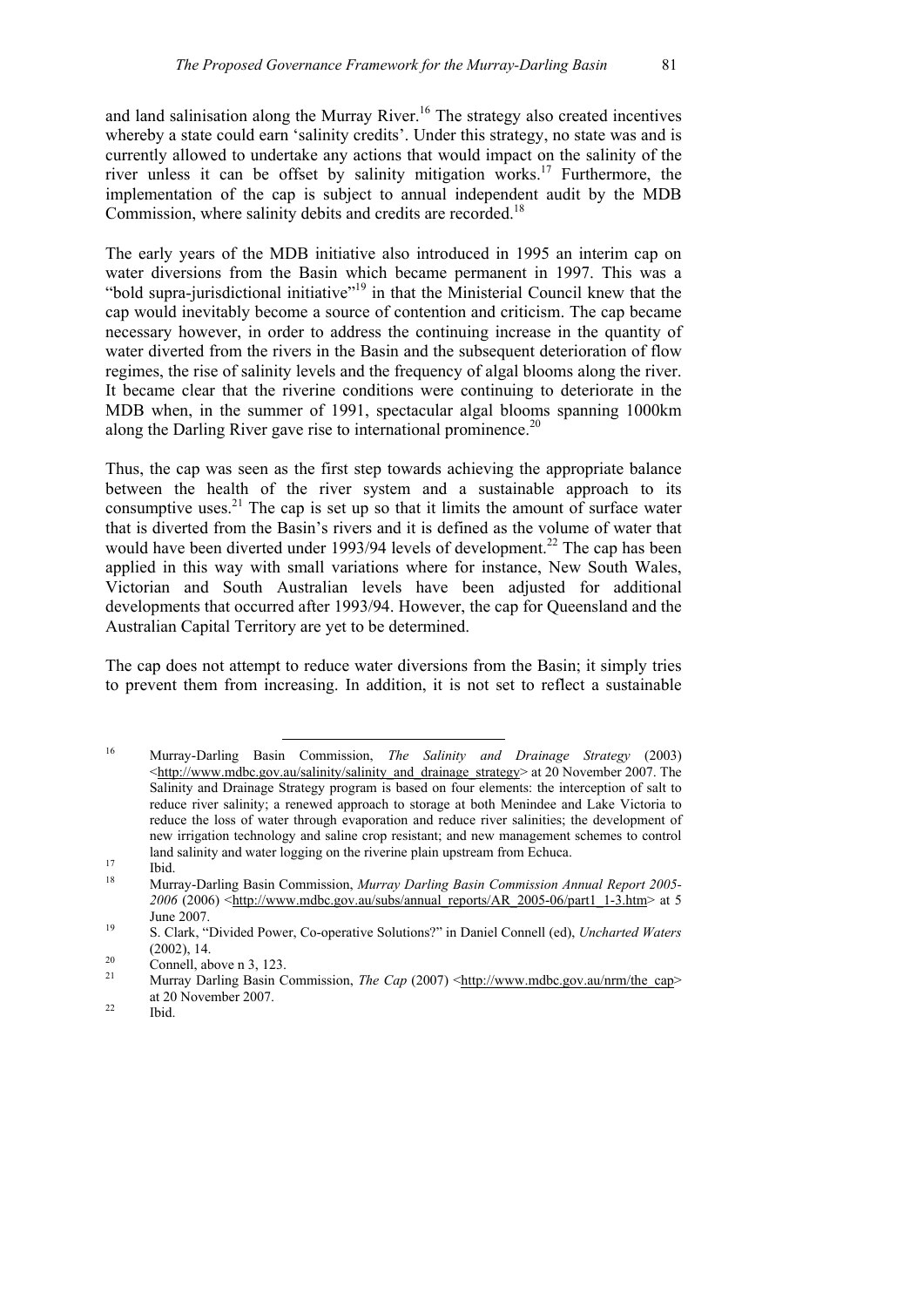level of extraction.<sup>23</sup> Nonetheless this decision is still regarded as one of the most significant ever made.<sup>24</sup> Dole<sup>25</sup> suggests that its application is complex and difficult for the states to comply with; consequently the states' commitment is essential to maintain its principles. These relate to the process of implementation and the benefits of the cap as a means to protect the security of water supply along the MDB system. A five year review was completed in August 2000 to assess how the cap could be better refined to address the changing needs of the Basin.

It soon became clear that a lot more work was required and refinements to the cap were highly desirable.<sup>26</sup> Five recommendations were put forward by the Independent Audit Group (IAG) in 2000 including: management of groundwater on an integrated basis with surface water within the spirit of the Cap; completion of the compliance tools (computer simulation models used to determine cap target diversions) throughout the Basin; introduction in each jurisdiction of a suitable quality management system for monitoring, metering and reporting data; development of less restrictive trading rules within and between state's jurisdictions; and the development of a register of agreed Cap definitions. This was followed by annual IAGs reports to evaluate the progress of each state in dealing with the issues raised.<sup>27</sup> So far the overall progress has been very slow.<sup>28</sup>

There is no denying that without the cap, the degradation of the river system and the impact on the environment would be much worse.<sup>29</sup> And whilst it was a joint decision, Queensland agreed in principle but it has yet to become part of the process.<sup>30</sup> This raises questions about the process of implementation and the effectiveness of the MDB water management plan in terms of what is actually practiced on the ground.<sup>31</sup> It also begs the question as to why Queensland has been 'reluctant' to commit to its cap arrangements when other states are expected to comply with theirs.

Connell $32$  points out that, for instance, out of the five recommendations suggested by the IAG in 2000, one stipulated the development of a register of agreed Cap definitions. To date, no central register is available for public scrutiny on what process is used to calculate what the cap should be in the 22 water management regions of the MDB. Once again, this raises questions about the effectiveness of the Agreement in dealing with these issues. Nonetheless, the establishment of the Ministerial Council in 1985 represented an unprecedented step forward in the

 $\frac{23}{24}$  Scanlon, above n 8, 391.

 $\frac{24}{25}$  Ibid.

<sup>&</sup>lt;sup>25</sup> D. Dole, "Managers for All Seasons" in Daniel Connell (ed), *Uncharted Waters* (2002), 28.<br><sup>26</sup> Connell, above n 3, 128.

 $\frac{27}{28}$  Ibid.

 $\frac{28}{29}$  Ibid.

 $\frac{29}{30}$  Scanlon, above n 8, 391.

 $\frac{30}{31}$  Connell, above n 3, 125.

 $\frac{31}{32}$  Ibid, 130.

Ibid.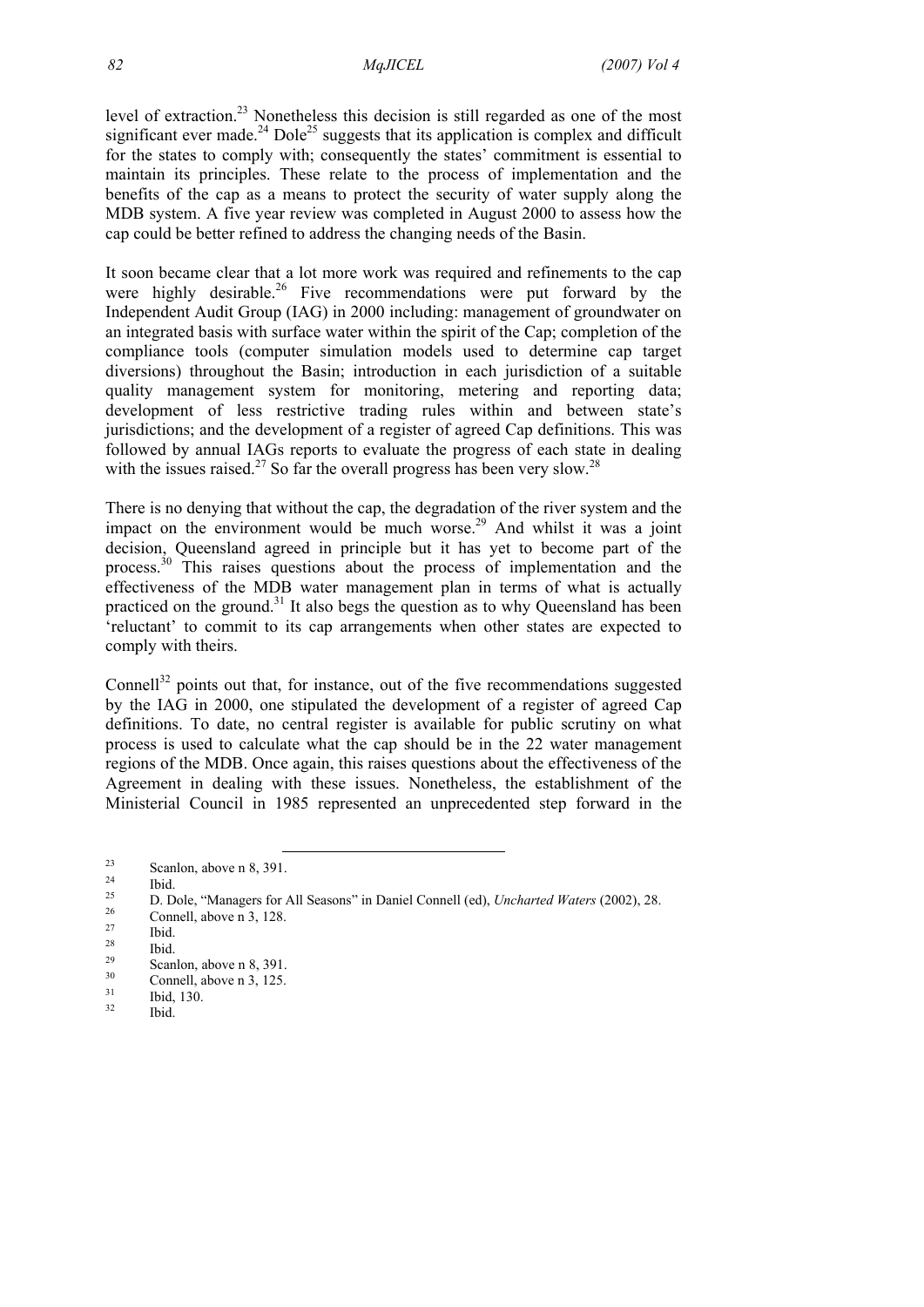management of the Basin, in that it provided a regular forum for high-level political engagement $33$ .

### B *The MDB Commission*

The MDB Commission is the executive arm of the Ministerial Council. Although it was the main body under the various agreements prior to 1985, it now answers to the Ministerial Council.<sup>34</sup> The commission consists of two commissioners and two deputy commissioners that are appointed by each government.<sup>35</sup> There is also an independent president that is appointed by a unanimous vote from the members of the Ministerial Council. The Commission's responsibilities are to administer the Agreement and to advise the Ministerial Council on matters relating to the use of water, land and environmental resources in the MDB. Many of these tasks are undertaken with the assistance of the technical, scientific and administrative staff of the commission's office.<sup>36</sup> Still, most of the work that is done by the Initiative remains the responsibility of various working groups and committees that contribute to the panel of specialist experts from the various governments and the Community Advisory Committee – detailed below.

# C *The MDB Community Advisory Committee*

The Community Advisory Committee (CAC) was established by the Ministerial Council in 1986 and recognised by the Agreement.<sup>37</sup> It consists of a formally appointed group of 23 people who are chosen from a wide range of expert fields and have networks throughout the Basin. Representatives of non-government groups, such as the Australian Conservation Foundation, The National Farmers Federation and others are represented, with an additional appointee to provide an Aboriginal perspective. The CAC is responsible for providing advice to the Ministerial Council from a community viewpoint on critical natural resource management issues including indigenous issues. In addition to keeping the Council informed, the CAC also actively participates in Commission working groups and committees.

Although the CAC has been an active independent community voice providing an alternative view to the Ministerial Council, the effectiveness of its role as the interface between community and government has been questionable. For instance, the CAC's position as a facilitator of communication between the Ministerial Council and the Basin's residents has shown that true community participation has

 $\frac{33}{34}$  Scanlon, above n 8, 388.

 $\frac{34}{35}$  Ibid.

<sup>&</sup>lt;sup>35</sup> Murray-Darling Basin Commission, above n 10, 18.<br><sup>36</sup> Although the Office of the Commission is not recognised in the Agreement, Scanlon (above n 8, 389) suggests that the role of the office is no less important. It has the power to employ staff and its panel of highly skilled staff provides the driving force that the Initiative requires particularly amidst difficult challenges.<br>37 Murray-Darling Basin Commission, above n 10, clause 14(1)(a).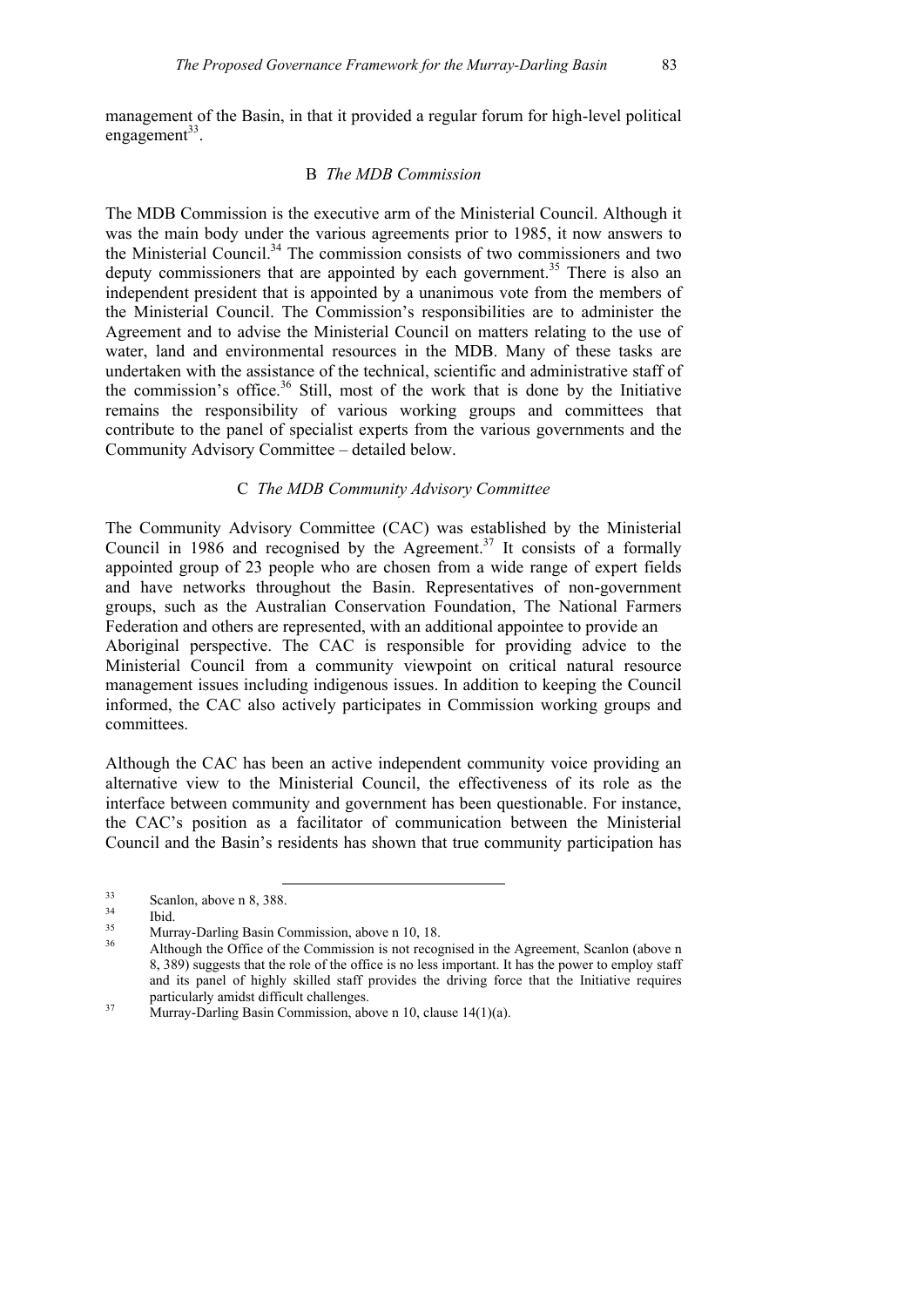not necessarily been achieved.<sup>38</sup> What this implies is that if public involvement is paramount to 'bottom up' participation in resource decisions, and collaboration is desirable in matters relating to integrated catchment management then perhaps the structure of the CAC does not facilitate this outcome.

Chenoweth *et al*<sup>39</sup> points out that the structure of the CAC has been significantly modified since it was first established in 1986 so that it could improve its ability to facilitate communication between the community and the Basin authority. The more recent changes in 1992 established a number of representatives from regional catchment management committees which are all state government appointees. Chenoweth *et al*<sup> $40$ </sup> argue that although it indicates the importance assigned to an integrated catchment management approach in the Basin, this recent restructure and the domination of state government representatives could lead to an overemphasis of the government viewpoint at the expense of community views.

However, one of the most important achievements of the MDB initiative was that it established the co-operative framework to manage the environmental resources in the Basin.41 This co-operative framework was fundamental and important because it would require governments to agree on an overall plan with each jurisdiction responsible for its implementation.<sup>42</sup> In addition, it also reflected the changing ideas about how a public institution should be structured and operated in order to improve biodiversity, sustainability and production.43 Decision-making could no longer be left to engineers who dealt primarily with water resource infrastructure. Thus under this new institutional arrangement, government representatives responsible for production and the environment were brought together with agricultural representatives to develop "a whole of government position" and to discuss various issues that would be subsequently incorporated into the revised Agreement.<sup>44</sup>

### D *Inter-jurisdictional Agreements*

Amendments to inter-jurisdictional Agreements is a particularly slow process whereby the agreement must be submitted to each contracting government for approval and then to each parliament for legislative ratification. Needless to say this process becomes grossly ineffective when dynamic environmental systems need to

 <sup>38</sup> Jonathon L. Chenoweth, Sarah A. Edwing and Juliet F. Bird, "Procedures for Ensuring Community Involvement in Multijurisdictional River Basins: A Comparison of the Murray-Darling and Mekong River Basins" (2002) 29(4) *Environmental Management* 497, 500. 39 Ibid.

 $^{40}$  Ibid.

<sup>41</sup> P. Crabb, "Straddling Boundaries: Inter-governmental arrangements for managing natural resources" in Stephen Dovers and Su Wild River (eds), *Managing Australia's Environment*  (2003), 244.<br> **Connell**, above n 3, 115.

 $\begin{array}{cc}\n^{43} & \text{Ibid.} \\
^{44} & \text{n} : \n\end{array}$ 

Ibid.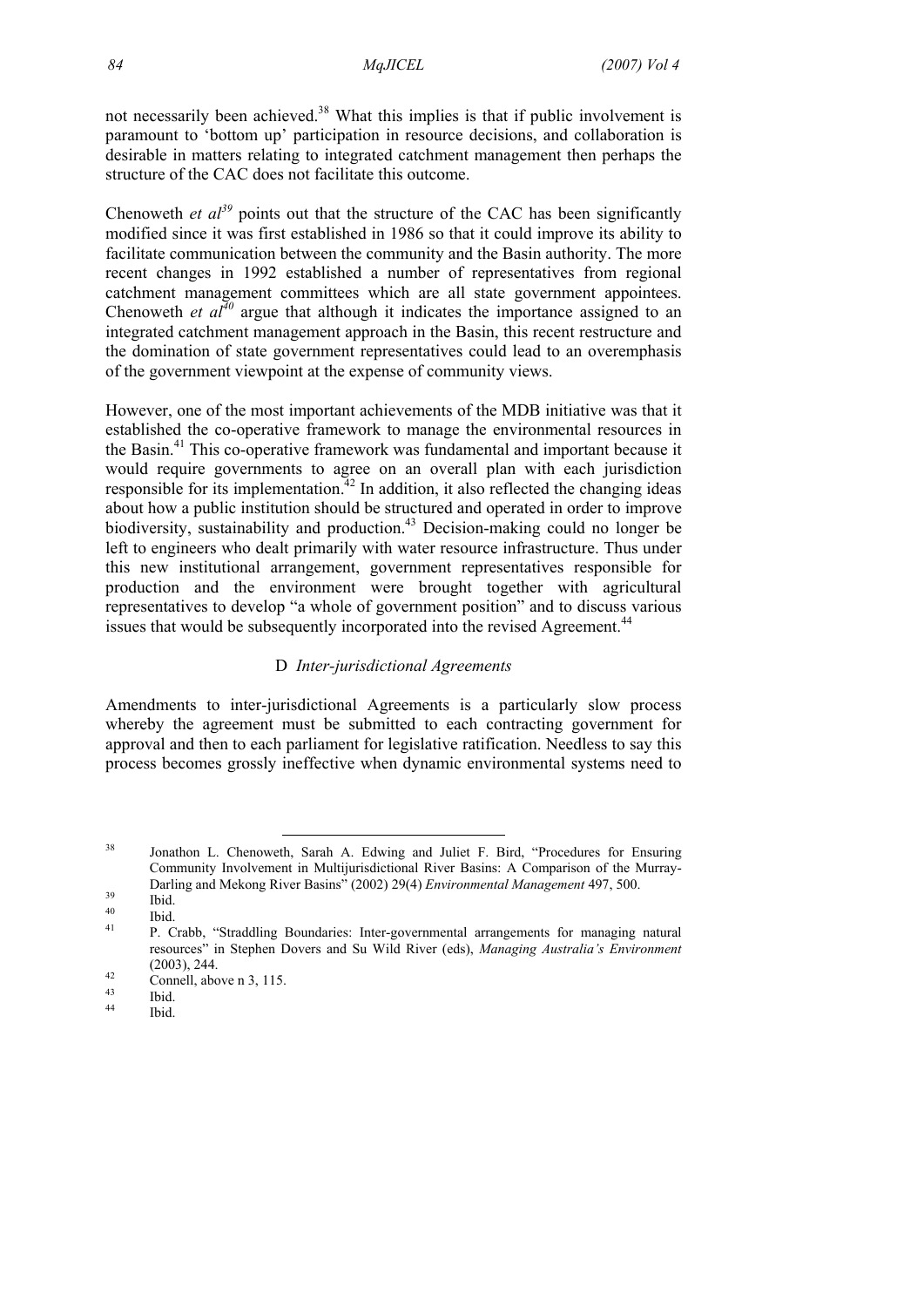be managed in an adaptive fashion.<sup>45</sup> For the MDB Commission however, its role in implementing the decisions of the Ministerial Council becomes questionable. Scanlon<sup>46</sup> highlights this when he states

Heads of government agencies work very closely with Ministers, and while not political in a party political sense, are appropriately close to the politics of government. They are contracted to carry out the government's policy agenda, yet the expectations of the government of the day and obligations to the Basin under the Agreement does not always coincide. This stands in contrast to the intended role of the commissioners under the Agreement which is to act in the best interests of the Basin without regard to political borders; this obligation is not expressly stated.

 $Clark<sup>47</sup> suggests that the Commission has been inclined to act cautiously with$ respect to the nature of the advice it provides to the Ministerial Council. However, if the legal personality of the Commission<sup>48</sup> was made at all clear, the Commission could achieve the level of independence that is required to act in the best interests of the Basin.49

Short of negotiating a solution in the face of conflicting state interests, it has been suggested that the governance of the MDB be reviewed and perhaps the task of retrieving and managing environmental flows should be managed by one body; the Commonwealth.50 The opinions on this issue have remained largely divided, particularly when traditionally each state jurisdiction has looked after their own water. Constitutionally, primary responsibility for water and environmental management rests with the state governments.<sup>51</sup> Section 100 of the Constitution provides that

the Commonwealth shall not, by any law or regulation of trade or commerce, abridge the right of a State or of the residents therein to the reasonable use of the waters or rivers for conservation or irrigation.<sup>52</sup>

 <sup>45</sup> Standford Clark, "Divided Power, Co-operative Solutions?" in Daniel Connell (ed), *Unchareted Waters* (2002), 16.<br> **Scanlon**, above n 8, 405.

 $\frac{47}{48}$  Clark, above n 45, 16.

What Clark refers to here is that if the Commission became a body corporate, commissioners would be required to observe the common law duties of directors and that is to act in the best interest of the corporation, rather than observe the different points of view dictated by their respective appointing governments. In addition, a director of a corporation has an obligation to act independently when making decisions. Ibid.<br>  $\frac{49}{150}$  Ibid 15.

 $\begin{array}{ccc} 50 & \text{Ibid } 16. \\ 51 & \text{The } \text{IIc} \end{array}$ 

<sup>&</sup>lt;sup>51</sup> The Hon Justice Peter McClellan, "Environmental Issues – How Should We Resolve Disputes?" *National Environmental Law Association Canberra* (13-15 July 2006) [3] <http://www.lawlink.nsw.gov.au/lawlink/lec/ll\_lec.nsf/vwFiles/Speech\_13Jul05\_McClellan.p

df/\$file/Speech\_13Jul05\_McClellan.pdf> at 29 September 2007. 52 Australian Politics, *The Australian Constitution* (1901) [s100] <http://australianpolitics.com/constitution/text/> at 29 September 2007.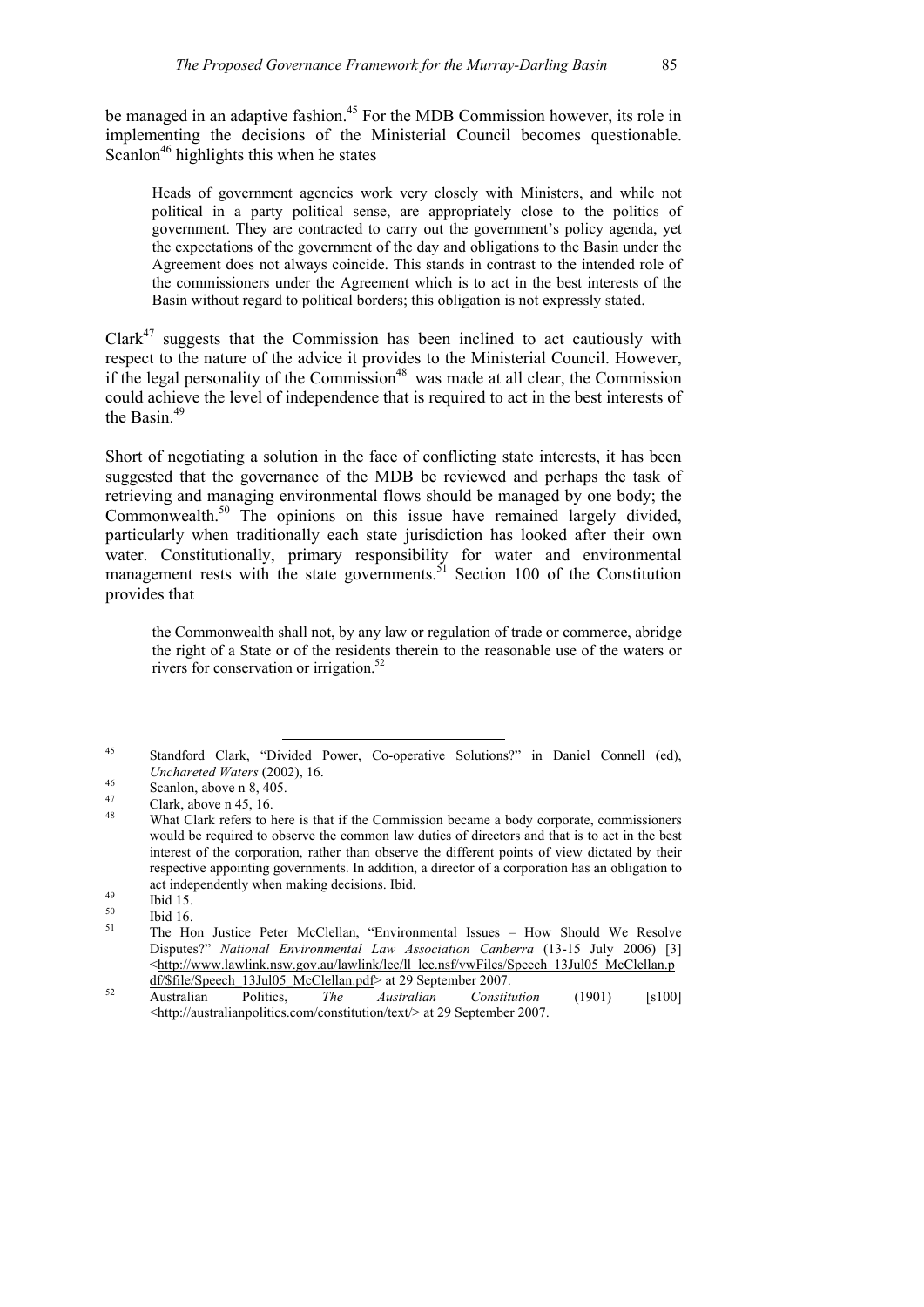This legacy, according to Justice McClellan<sup>53</sup> has led to a number of problems. For example, South Australia has struggled to achieve better water quality and Queensland has taken time to accept that the balanced ecosystem of the Darling River is dependent upon the quality and quantity of water that is necessary for the downstream demands by the southern States.<sup>54</sup> The Contemporary response to this legacy however has been that for the state to manage its water, it has been necessary to legislate and provide mechanisms towards both the control and fair distribution of water throughout the Basin.<sup>55</sup>

By contrast, Connell<sup>56</sup> argues that a new institutional system is essential, although a Commonwealth takeover is not necessarily the best option. He suggests that the Commonwealth should use its constitutional and financial powers to force the states to abide by the national policies regardless of the local political climate.

The notion that the current governance structure is in need of reform has been a recurrent theme for many years. In 2000, South Australia expressed its concerns about the way the governance of the MDB and the role of the Commission was unable to address the problem of water over-allocation in the Basin. Again in 2006, the Commonwealth committed \$500 million as part of the Living Murray Initiative<sup>57</sup> to improve the health of the River Murray, under the precondition that the parties to the agreement would undertake a review of the current governance structure.<sup>58</sup> Despite these genuine concerns, little has been done to date. Hundreds of millions of dollars are being spent, but the money does not in any way address the need for institutional change that is required in the current MDB structure. The recent announcement by then Prime Minister John Howard has reignited this debate.<sup>59</sup>

 $53$  McClellan, above n 51.

This relates to what is called 'Running the River'. Each day, water storage is released along the River Murray and the lower Darling to meet the needs of irrigators and the flows for South Australia. For more information see, Murray Darling Basin Commission, *Running the River* (2006)  $\frac{\text{http://www.mdbc.gov.au/rmw/running}\_the\_river}{\text{Mon Justice McClellan}\_, above \n}$  at 29 July 2007.

 $\frac{56}{57}$  Connell, above n 3, 6.

<sup>57</sup> The implementation of the Living Murray First Step is provided through an intergovernmental agreement that was signed by NSW, Victoria, South Australia, the Australian Territory and the Commonwealth on 25 June 2004. For the intergovernmental agreement on addressing water over-allocation and achieving environmental objectives in the MDB, see The Living Murray, *Implementing, (2007)* <<u>http://xlivingmurray.mdbc.gov.au/implementing</u>> at 2 June 2007.<br>Scanlon, above n 8, 405.

<sup>59</sup> Then Prime Minister John Howard, *Address the to National Press Club* (25 January 2007) <http://pandora.nla.gov.au/pan/10052/20070321- 0000/www.pm.gov.au/media/Speech/2007/speech2341.html> at 31 March 2007.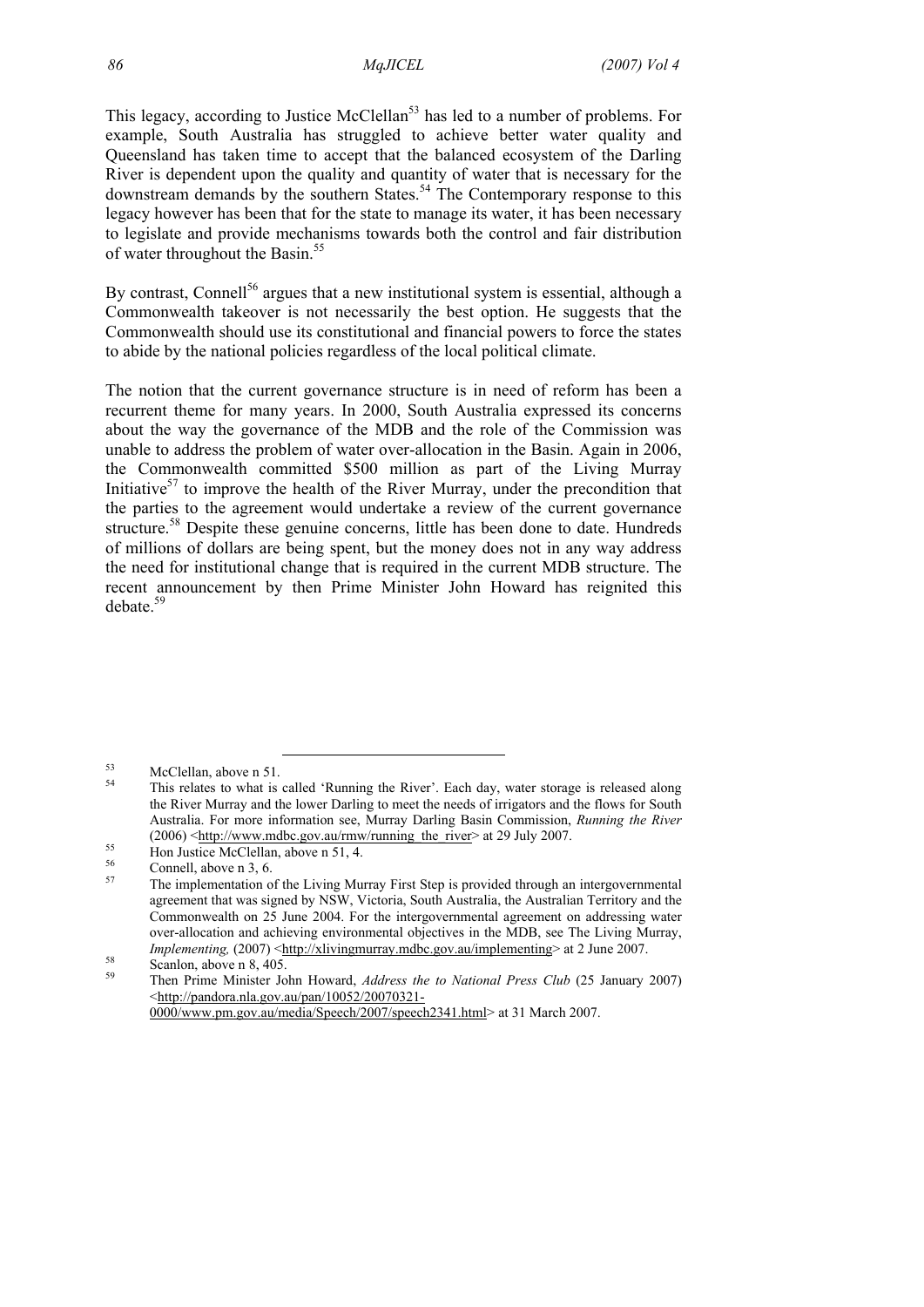### III THE PROPOSED GOVERNANCE FRAMEWORK

Then Prime Minister Howard<sup>60</sup> recently proposed that, as a precondition to investing \$10 billion to reform rural water management, the states would hand over their power of water management to the Commonwealth. The reaction from each government has been mostly favourable although the Victorian government stalled the process, refusing to comply with the Commonwealth proposal. Despite ongoing negotiations no consensus was reached and the Commonwealth *Water Act 2007* was assented to in September 2007 for commencement in early 2008. This unilateral *Water Act 2007* has been described as "a key mechanism through which elements of the National Plan for Water Security will be implemented"<sup>61</sup>.

The '10 Point Plan' or *the National Plan for Water Security* was announced by John Howard on 25 January 2007.<sup>62</sup> It refers to a \$10 billion investment that the Commonwealth is proposing to spend to improve water efficiency and address the over-allocation of water in rural Australia. Whilst the funding under this plan will be provided in different areas,<sup>63</sup> most of the efforts focus on the Murray Darling Basin. Under this plan, John Howard proposed to address over-allocation in the MDB once and for all, set up a new set of governance arrangements for the Basin, set up a sustainable cap on surface and groundwater use in the Basin and set up major engineering projects at both the Barmah Choke and the Menindee Lakes.<sup>64</sup>

According to Howard, the proposed plan is a response to the scale of the water crisis that is currently facing the MDB, an acknowledgement that the MDB governance is clearly ineffective and that the current management has "reached it use-by date". $65$  The Commonwealth, he suggests, is in effect offering to assume the responsibility for the problems created by the states. Howard argues that the core of the problem is states' competing interests which have made even the best national agreements difficult to implement. Thus the Federal government views a streamline management structure as being more appropriate. However, as a condition of the proposal going ahead, all states and the ACT must refer their water management powers to the Commonwealth.<sup>66</sup>

<sup>&</sup>lt;sup>60</sup> The Coalition Government led by the Prime Minister, the Hon John Howard was defeated on 24 November 2007. A new Government led by the leader of the Australian Labor Party, Mr Kevin Rudd, has been sworn in.<br><sup>61</sup> Australian Government – Department of the Environment and Water Resources, *National Plan* 

*for Water Security* (2007) [3] <http://www.environment.gov.au/water/action/npws.html> at 29 September 2007.<br>
Howard, above n 59.<br>
The contract of the state of the state of the state of the state of the state of the state of the state of the state of the state of the state of the state of the state of the state of

<sup>63</sup> The funding under this plan is not to be used exclusively for the Murray Darling Basin. It is part of an overall package that also includes funding for northern Australia and the Great Artesian Basin and new investments in water information. See Australian Government – Department of the Environment and Water Resources, above n 59, at 30 September 2007.<br>Howard, above n 59, 2.

<sup>65</sup> Ibid.

Ibid.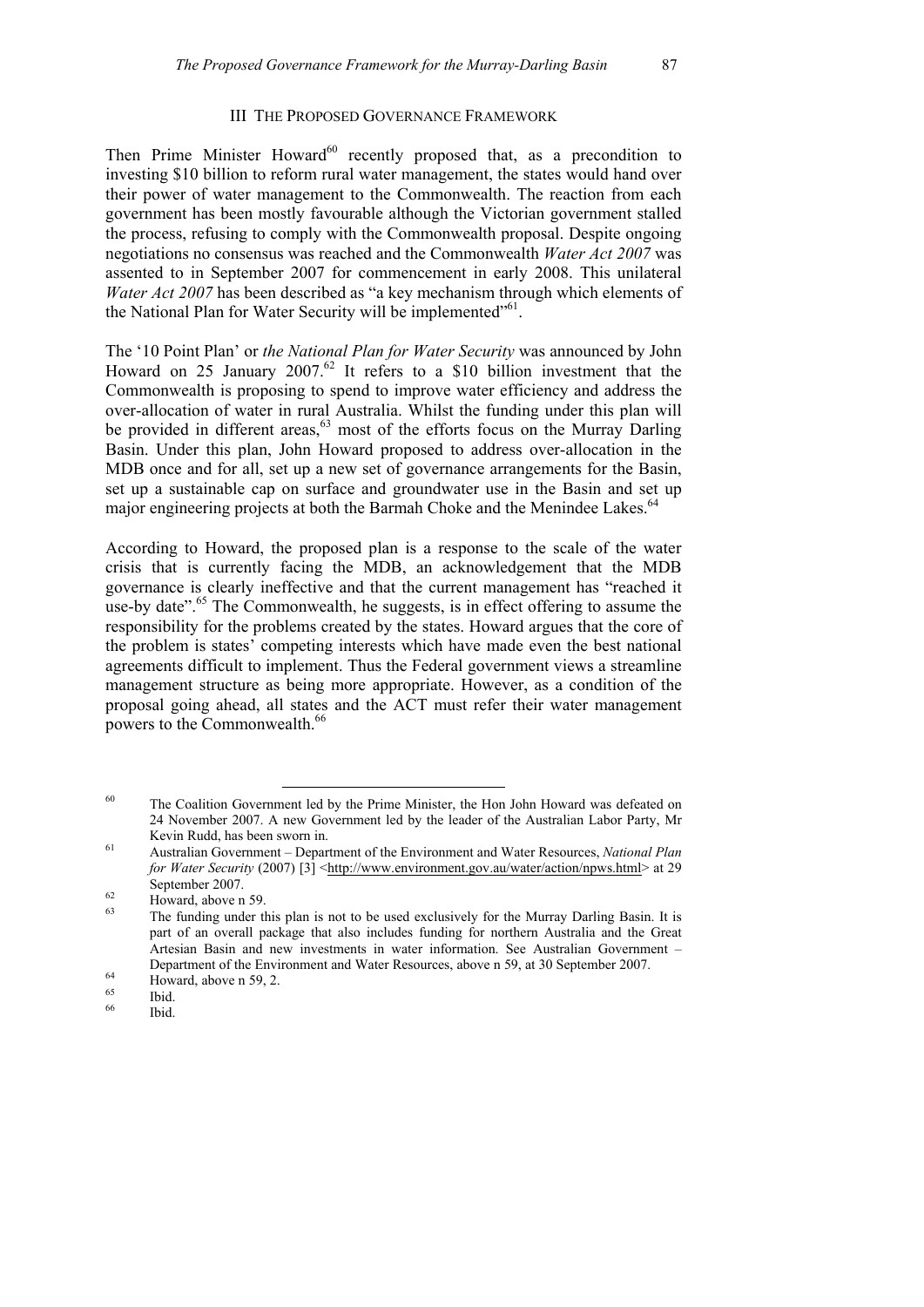On 30 January  $2007<sup>67</sup>$  Howard reiterated his proposal suggesting that a new governance arrangement for water management in the MDB was essential to ensure that the benefits of the plan would be carried out successfully in the future. Howard further criticised the current MDB structure suggesting that the "existing arrangements centring on the MDB Agreement and the MDB Ministerial Council are unwieldy and not capable of yielding the best possible Basin-wide outcomes<sup>"68</sup>. He suggested that under the new proposal, the terms of arrangement would be as follows: The MDB Commission would be reconstituted as a Commonwealth government agency reporting to a single minister; and the Commission would be charged with setting a sustainable cap on water extraction and ensuring that the cap is complied with. These new arrangements are expected to cost in excess of \$600 million over the next 10 years.

The plan, as it currently stands, provides no clear guidelines about what would happen during the transitional period between arrangements. Also, it does not indicate how a Commonwealth MDB Commission, which effectively will be undertaking the same responsibilities as the original MDB Commission, will yield better outcomes for the Basin. It suggests that the Agreement under this proposal would need to be amended to accommodate for the proposed restructure. Admittedly, a streamlined structure could work more efficiently but the details of the restructure have been kept to a bare minimum suggesting that the plan has been at best, "cobbled together with unprecedented speed in Canberra over Christmas".<sup>69</sup>

 At the June 2004 meeting of the Council of Australian Governments (CoAG), the Commonwealth and State governments adopted the National Water Initiative (NWI) with a commitment to "… the adoption of the best practice approaches to water management nationally  $\ldots$ <sup>70</sup> The NWI is a comprehensive strategy regarded as Australia's primary water policy.<sup>71</sup> In addition, the intergovernmental agreement set out The Living Murray project to provide new funding of \$500 million over five years, to address water over-allocation in the MDB $^{72}$ .

 <sup>67</sup> Then Prime Minister John Howard, *Interview with Keith Conlon and Tony Pilkinton – Radio 5AA, Adelaide* (30 January 2007) Prime Minister of Australia – Media Centre <http://pandora.nla.gov.au/pan/10052/20070321-

 $\frac{0000\text{/www.pm.gov.au/media/Interview/2007/Interview2349.html}}{16}$  at 6 June 2007.

<sup>69</sup> Brian Toohey "Why the Government went to Water" in *The Australian Financial Review*

<sup>(</sup>Sydney), 9-10 June 2007, 29. 70 Council of Australian Governments, *Council of Australian Governments' Meeting* (25 June 2004) [1]  $\leq$ http://www.coag.gov.au/meetings/250604/index.htm> at 6 June 2007.<br>
Connell, above n 3, 4.<br>
The Living Margaret between 57

The Living Murray, above n 57.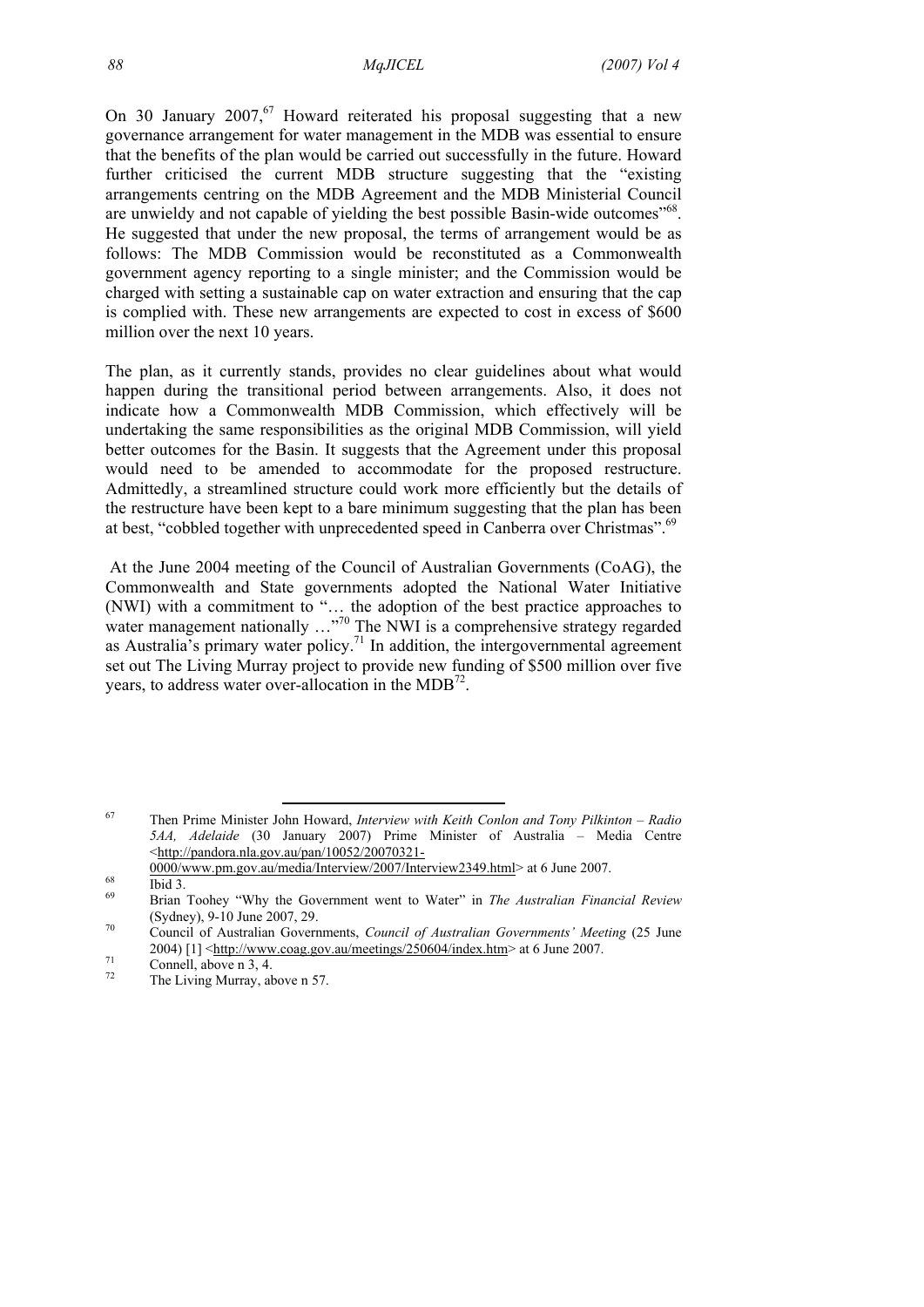Lastly, the Victorian National Water reform<sup>73</sup> proposed by Steve Bracks<sup>74</sup> was put forward in February 2007 as an alternative to the Commonwealth's proposal. The Victorian National Water reform states that the current commonwealth plan appears to be under-developed and carries significant risks for long term water management. It suggests instead that the objectives of the Commonwealth would be better served if all the Basin governments were involved in the overhaul of the current "outdated"75 governance and investment structures.

The position of the Victorian government remained very clear. The former Victorian Water Minister John Thwaites<sup>76</sup> stated in May 2007:

We have said from day one. We are prepared to have a sensible system. We are prepared to give to the Commonwealth, but we are not prepared to have a full constitutional handover.

A lot of measures have been put in place with a view to address the highly variable water conditions that characterise the MDB. These measures need to demonstrate their worth. It seems therefore that the recent Commonwealth plan for the MDB is perhaps premature particularly when so little consultation time has been put into its execution. Toohey<sup> $77$ </sup> supports this notion and points out that the plan had been compiled with almost no consultation; it did not go to cabinet and no advice was sought from the Treasury. In addition, neither the states nor the MDBC were consulted, which demonstrates a complete disregard to normal policy development processes.

Ongoing negotiations over the next few months kept raising legitimate issues from the Victorian Premier particularly over the Commonwealth draft legislation<sup>78</sup>. By early September 2007 however, the *Water Act 2007 (Cth)* was assented to and is due for commencement in early 2008. This Act, gives effect to a number of key elements as devised by the Commonwealth government *National Plan for Water Security* announced earlier this year by then Prime Minister Howard.

Specifically, it establishes the Murray Darling Basin Authority which will be an independent and basin wide institution. Decisions will be made by a full-time chair

 <sup>73</sup> Victorian Department of Premier and Cabinet, *National Water Reform, A comprehensive and balanced national water reform plan: a proposal of the State government of Victoria* (2007) <http://www.dse.vic.gov.au/CA256F310024B628/0/8417D6C246EB6D9DCA2572C1001FEC

<sup>44/\$</sup>File/National+water+reform+plan.pdf> at 8 June 2007. 74 Steve Bracks has since stepped down as the Premier of Victoria. He formally resigned form his position in July 2007. See http://www.theage.com.au/news/national/bracks-resigns-aspremier/2007/07/27/1185339209648.html (accessed 30/09/2007).<br>
Ibid 3.<br>
A BC Navy "Murray Derline plan still unecessateble seve Vie"

<sup>76</sup> ABC News, "Murray-Darling plan still unacceptable, says Vic" *ABC News Online* (22 May 2007)  $\langle \text{http://www.abc.net.au/news/news/newsitems/200705/s1930002.htm} \rangle$  at 25 May 2007.<br>Toohey, above n 69, 29.<br><sup>78</sup>

<sup>78</sup> Subsequent to a meeting in late May 2007, John Howard conceded that Steve Bracks had raised some legitimate issues. He admitted that the draft gave too much power to the Federal Minister and agreed to change the Commonwealth's draft legislation: Toohey, above n 69, 29.